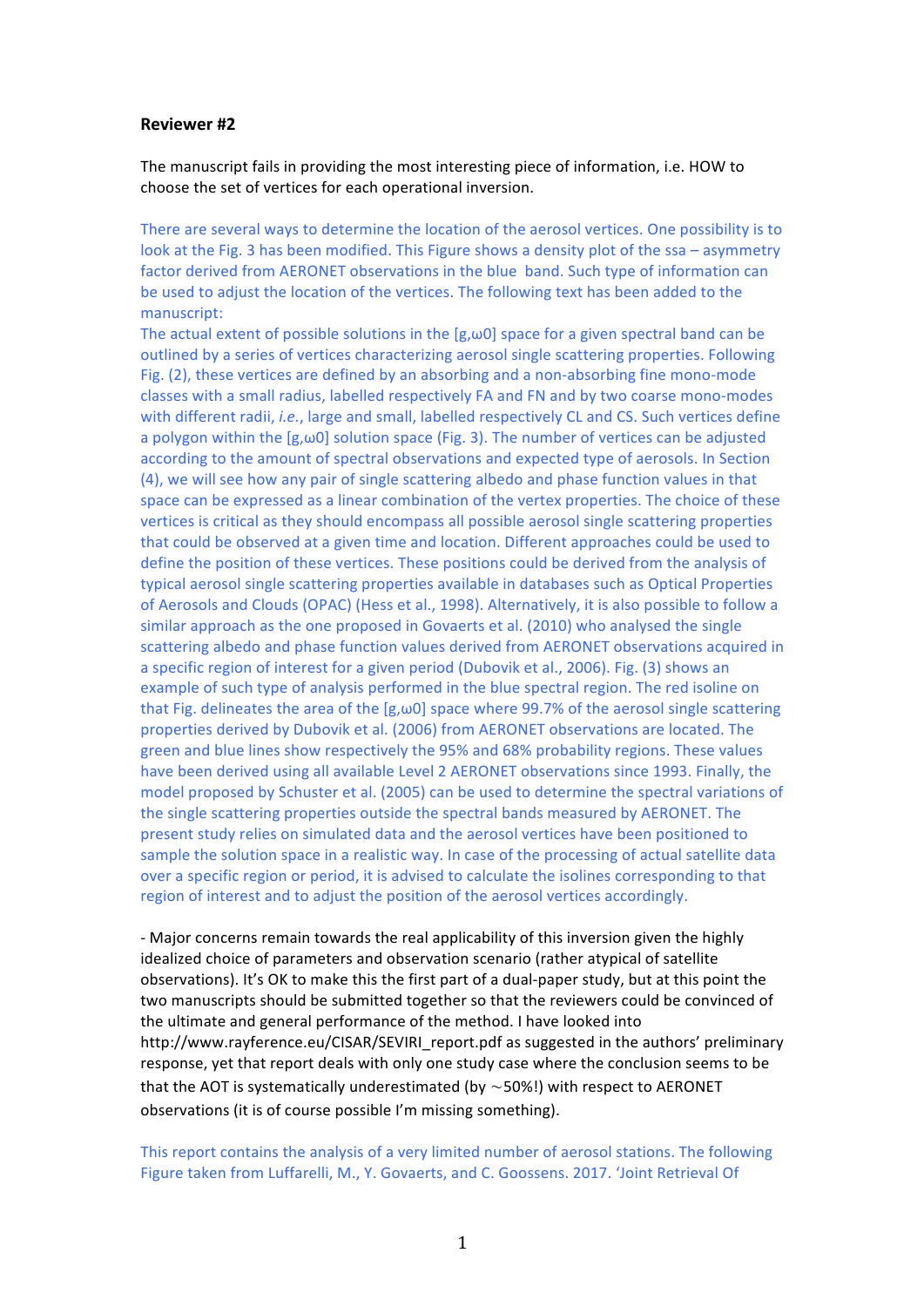Surface Reflectance And Aerosol Properties: Application To MSG/SEVIRI in the Framework of the Aerosol\_cci Project'. In *EGU General Assembly Conference Abstracts*, 19:5398. EGU General Assembly Conference Abstracts and have been derived over a large number of AERONET stations. These results will be published in the second part of this manuscript.



- All figures should be re-plotted with fonts at least twice in size

## Figure fonts have been enlarged.

- I trust that in Figure 2 now the arrows have lengths proportional to the discussed changes. Nonetheless, more wavelengths would be needed to make the figure informative. Perhaps, it could be made into a two-panel figure with Fig. 3?

Wavelengths 0.55 to 0.87 have a behaviour very close to 0.44. Hence, adding these wavelengths to Figure 2 provides pretty confusing results.

- Figures 6-12 should be merged in a single figure (or two).

These Figures are split to avoid having an endless single Figure that can be far away from the text. Splitting the Figures allows to keep the Figures close to the text.

- The comments to Figs. 6 and 7 confuse me: for example, in Fig. 6 it is said that w 0 is well retrieved and the g parameter systematically underestimated, but the figure shows the opposite. Similar arguments hold for Fig. 7 (g no longer systematically underestimated, w\_0 slightly underestimated).